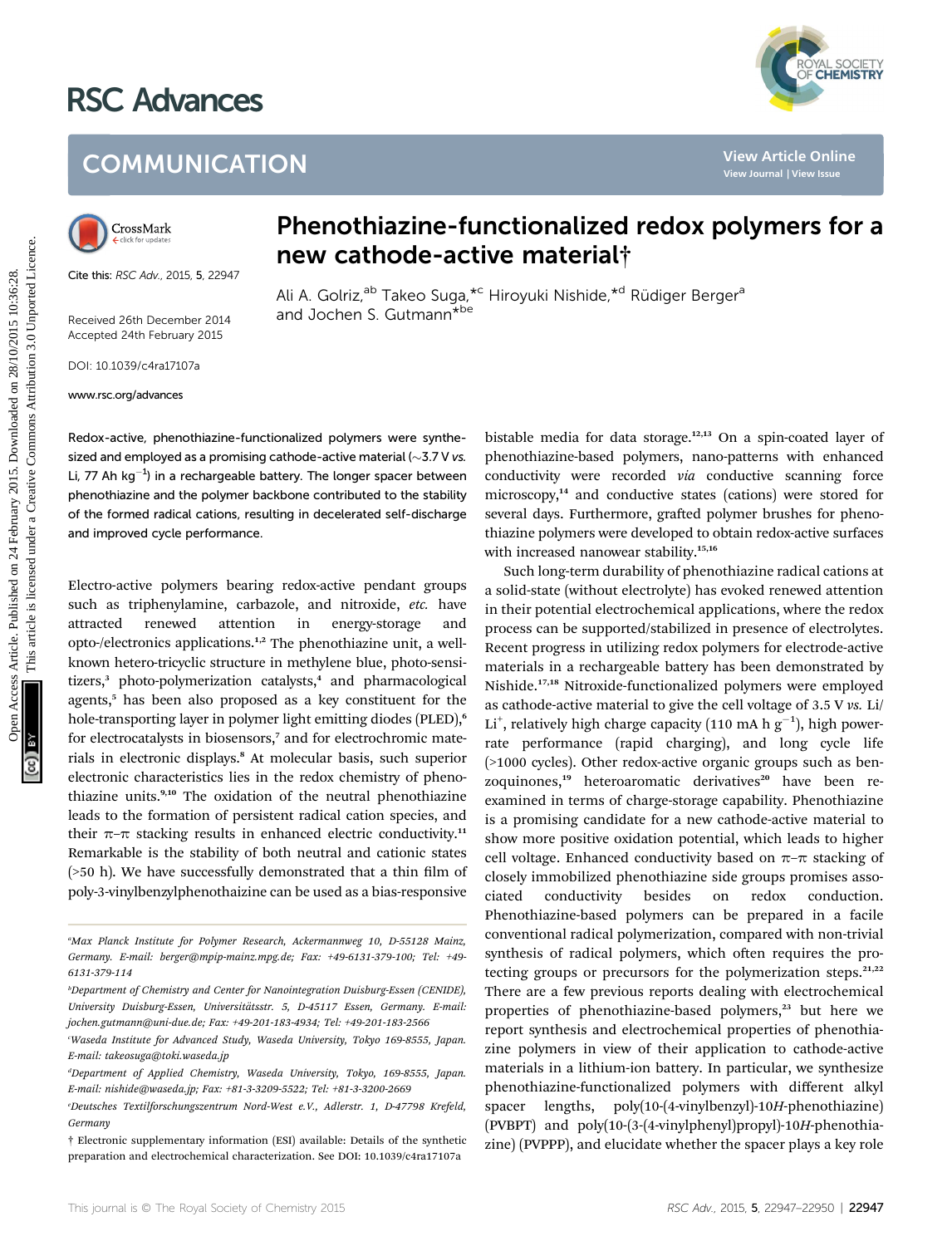for tuning the redox stability, which closely related to selfdischarge behaviour and cycle performance of the battery.

Phenothiazine-functionalized polymers, PVBPT  $(M_n = 273\ 000, \ \text{PDI} = 2.32) \ \text{and} \ \text{PVPPP} \ (M_n = 25\ 800,$  $PDI = 1.96$ ) were synthesized *via* conventional radical polymerization from the corresponding monomers in anisole or THF using AIBN (1 mol%) as an initiator (Fig. 1). Detailed synthetic procedures were shown in the ESI.† The obtained polymers were spin-coated on an indium tin oxide (ITO) electrode (thickness  $\sim$ 100–150 nm) and used for electrochemical characterizations.

Cyclic voltammograms for PVBPT and PVPPP films on ITO exhibited reversible redox waves at  $E_0 = 0.87$  and 0.84 V vs. Ag/AgCl, respectively (Fig. 2a and b). Formation of the radical cation species was examined via electron spin resonance (ESR) spectroscopy combined with CV. The oxidation of PVPPP at 1.1 V formed an ESR signal at  $g = 2.0049$ , (2.0052 reported for benzylphenothiazine), $24$  which suggested the free electron is delocalized through the aromatic ring systems, and appeared as carbon-centered radicals. The broadening of the signal was explained by the high local concentration of radical species along the backbone. The ESR signal disappeared after applying potential at 0.5 V, which demonstrated the reversible reduction of the radical cation to the neutral state (Fig. 2 inset).

The separation between oxidation and reduction peaks,  $\Delta E_p$ , for PVBPT slightly increased from 48 to 67 mV at increasing scan rates from 1 to 20 mV  $s^{-1}$ , and the linear plots of the measured peak currents against the scan rates for the anodic (or cathodic) scans indicated the reversible redox characteristics for the surface-confined redox species (Fig. 2c). PVPPP exhibited an increased peak-to-peak separations at scan rates  $\geq$ 10 mV  $s^{-1}$ . An anodic peak current obtained at a scan rate of 20 mV  $s^{-1}$  deviated from a linear correlation between peak currents vs. scan rates, which suggested slower redox process for PVPPP film.

The electron transfer kinetics through the film was further investigated by chronoamperometry (CA) measurements. The apparent diffusion coefficients,  $D_{\text{app}}$ , of electron transfer through the PVBPT and PVPPP films were estimated from the Cottrell plots (Fig. 2d) to be 1.5  $\times$  10<sup>-9</sup> and 1.0  $\times$  10<sup>-10</sup>  $(\text{cm}^2 \text{ s}^{-1})$ , respectively, based on an equation of  $i = nFD_{\text{app}}^{-1/2} \text{C}^*$ /  $\pi^{1/2} t^{1/2}$ .<sup>25</sup> Both values are in good agreement with the reported values from the literature.<sup>24</sup> From the calculated values for  $D_{\rm app}$ 



Fig. 1 Chemical structure of phenothiazine-functionalized polymers and the redox couple between phenothiazine and its radical cation.



Fig. 2 Cyclic voltammograms of (a) PVBPT and (b) PVPPP spin-coated on indium tin oxide (ITO) as a working electrode. Inset: in situ electrolytic ESR spectra under the applied potentials. (c) Anodic peak currents vs. scan rates and (d) Cottrell plots for PVBPT (red) and PVPPP (blue).

we estimated the electron exchange rate  $k_{ex}$  using the Dahms– Ruff equation:  $k_{\rm ex} = 4D_{\rm app}/(\pi\delta^2C^*_{\rm redox})^{26}$  The estimation requires the center-to-center distance  $\delta$  of the redox moieties in the polymer chain ( $\approx$  5 Å) and the concentration of the redox species at the electrode interface  $C^*_{\text{redox}}$ , which was calculated from the CA data. A faster electron self-exchange rate,  $k_{ex}$  for PVBPT was obtained to be 1.6  $\times$  10<sup>6</sup> M<sup>-1</sup> s<sup>-1</sup> compared with that of PVPPP  $(4.9 \times 10^4 \text{ M}^{-1} \text{ s}^{-1})$ , which suggested long alkyl spacer group between phenothiazine and polymer backbone enabled more rotational freedom for the aromatic rings to get in the proper juxtaposition for electron exchange. In PVPPP, the redox moieties were separated from each other so that the interaction between them was aggravated and the rotation process involved additional activation. This results in a reduced the electron self-exchange rate.

The chemical stability of the oxidized state (radical cations) for PVBPT and PVPPP was studied by in situ electrochemical UV and ESR spectroscopy. The oxidation process was accompanied by reversible color change from colorless to dark red (Fig. 3b, inset). The first absorption maximum at 518 nm corresponded to the absorption bands for the phenothiazine radical cation, and the second absorption band at 859 nm corresponded to the formation of a dimer with a face-to-face orientation of the radical cation species (Fig. 3).<sup>27,28</sup> The stronger absorption peak at 800–900 nm for oxidized PVBPT compared with oxidized PVPPP suggested facile dimer formation of phenothiazine cations due to the short spacer groups, which also supported the electron transfer kinetics. After oxidation, the bias was turned off, and the UV spectral change for both polymers was monitored (Fig. 3a and b). The absorption peaks at 518 nm decreased over time for PVBPT, and relative absorbance after 60 min was 60% (Fig. 3c). Re-oxidation of PVBPT exhibited the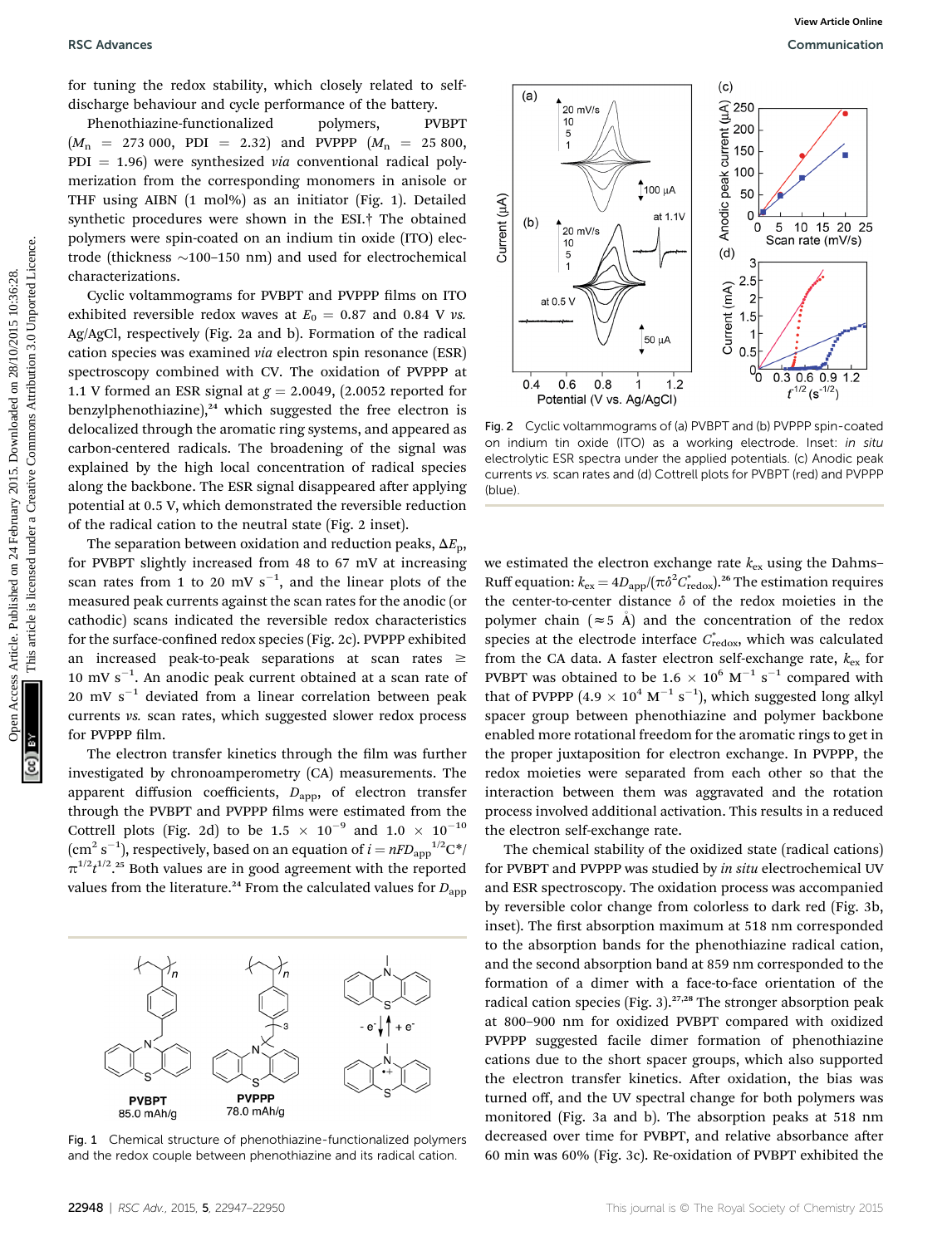

Fig. 3 In situ electrochemical UV spectra of (a) PVBPT and (b) PVPPP on ITO electrode. A neutral phenothiazine form was shown in black, and the corresponding radical cations under the applied potentials at 1.1 V were shown in red and blue, respectively. (c) Time decay of the relative absorbance at 518 nm ascribed to the radical cations for PVBPT (red) and PVPPP (blue).

original peak intensity, which indicated the time decay was a reversible process. On the other hand, the absorption peak for PVPPP remained almost unchanged over time, which indicates that the long spacer group contributes the radical stability.

To examine the applicability of both phenothiazine-based polymers as cathode-active materials, chronopotentiometry (CP) experiments were performed. Each polymer was combined with vapor-grown carbon fibers as conductive additives, and poly(vinylidene fluoride) as a binder, and coated on glassy carbon electrode or aluminum foil to prepare the composite electrode. PVPPP electrode exhibited a charging capacity of  $Q_c = 75$  Ah kg<sup>-1</sup> and a discharging capacity of  $Q_d = 72$  Ah kg<sup>-1</sup> at a C-rate of 10 C, which corresponded to 96% and 92% of the theoretical calculation (Fig. 4). The coulomb efficiency (ratio of  $Q_d/Q_c$ ) was approximately 97% at all C-rates showing a quantitative redox process in both directions. The plateau voltages slightly increased from 0.85 to 0.93 V at increasing C-rate from 10 to 50 C, and the measured charge capacity decreased to 56 Ah kg<sup>-1</sup> (ca. 25% decrease compared with the initial capacity) at 50 C. However, an almost quantitative charging and discharging was achieved up to 20 C-rates. On the other hand,  $Q_c$ 



Fig. 4 Charge–discharge curves of PVPPP composite electrodes on glassy carbon.



Fig. 5 Schematic setup of a coin cell battery with PVBPT and PVPPP as cathode-active material.

and  $Q_d$  for PVBPT were 79 and 61 Ah  $\text{kg}^{-1}$ , respectively, resulting in 77% coulomb efficiency. Such self-discharge phenomena can be explained by the lower stability of phenothiazine cation radical for PVBPT with a short spacer group.

To examine the long-term cycle performance of the polymers, PVBPT and PVPPP composite electrodes were installed as a cathode in a coin cell battery with lithium metal anode (Fig. 5). Both polymers demonstrated plateau voltages of around 3.7 V, which was advantageous for high voltage battery devices. The overall cell potential increased around 0.2 V compared to nitroxide-based polymer cathodes.<sup>17</sup> The coin cell battery was tested by 500 cycles of sequential charging and discharging CP experiments (Fig.  $S1\dagger$ ). While after 500 cycles the capacity of PVPPP decreased 12% compared to the initial capacity, PVBPT showed a decrease of 27%. The increase in cycle stability can be attributed to the resonance stabilizing effect of the propylene spacer in PVPPP. The non-branched alkyl spacer stabilizes the radical cation species in the oxidized, coplanar state of phenothiazine. Communication New York (Communication New York (Communication New York (Communication New York (Communication New York (Communication 2013)<br>
The communication of Creative Communication 3.0 Unport and Communication 3.0 Unp

#### Conclusions

In summary, we could successfully integrate polymers with phenothiazine redox moieties as p-type cathode-active material in a lithium coin cell battery. We obtained a high cell voltage of  $\sim$ 3.7 V by using a phenothiazine-based cathode. This value is promising for utilization in a polymer-based rechargeable battery. One important finding in our study is related to the effect of spacer between the phenothiazine moiety and the polymer backbone. The increase in spacer length decreased the electron self-exchange rate but simultaneously stabilized the radical cation formed by oxidation, resulting in decelerated selfdischarge and improved cycle performance. Our findings offer new molecular design approaches to tune redox stability. Further optimization of cell configuration and electrolyte conditions will be discussed in future studies.

#### Acknowledgements

This project was partially supported by the Strategic Japanese German 756 Cooperative Programme On Nanoelectronics (BE3286/2-1; 757 GU 771/6-1), The Japan Science and Technology Agency (JST), and the International Research Training